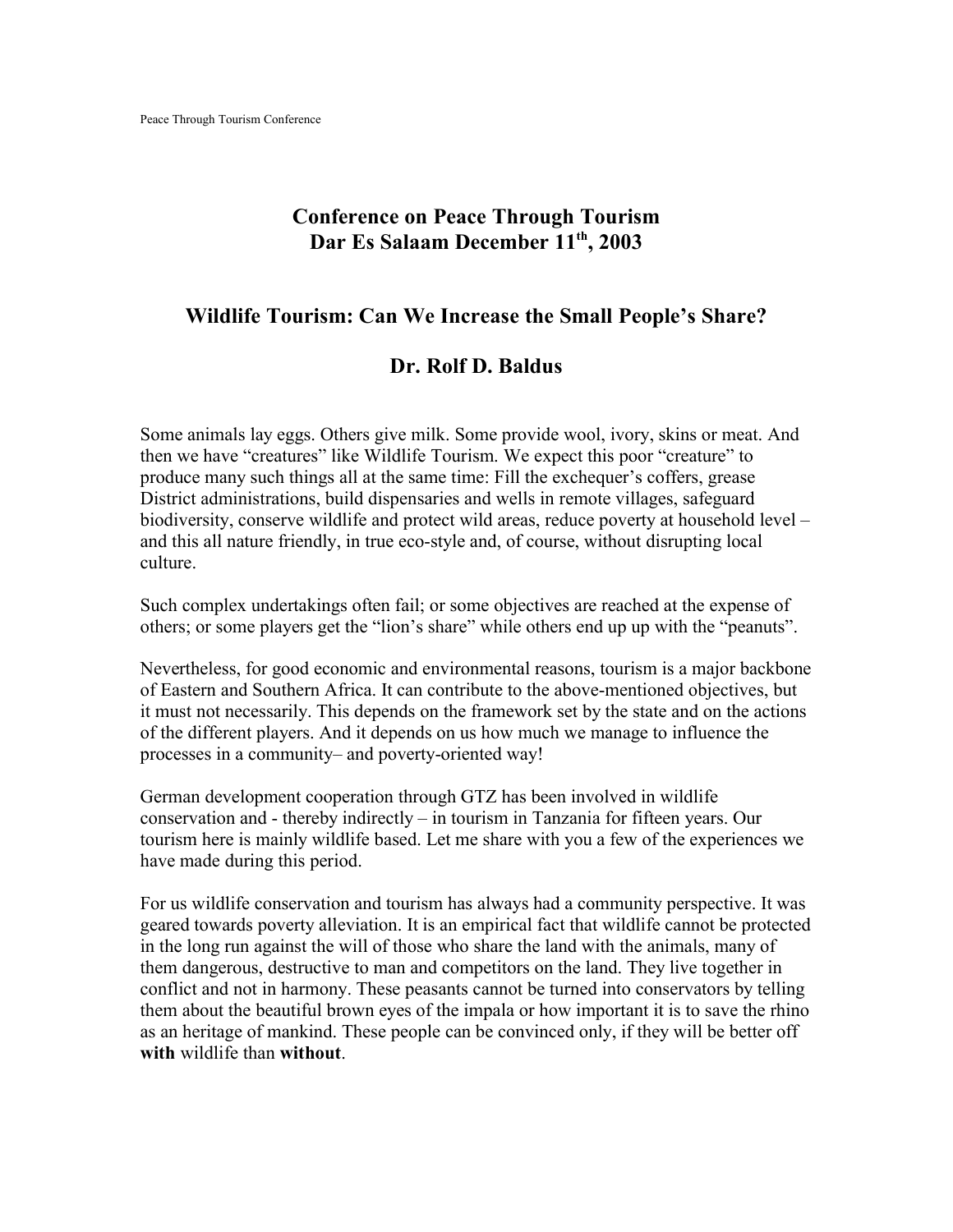This means: If the communities do not get a greater share of the tourism revenues and benefits, the very basis of this tourism will disappear in the not too far future. Some isolated zoo-like enclosures might remain. No Government has the means to protect this natural resource, if the people do not agree.

One word of warning as far as the economic potential of wildlife and tourism: We must not overestimate it. Most of the protected areas in Africa do not even earn enough money from tourism to cover their financial needs. It costs 50 to 500 US\$ to manage one sqkm of Park, but at most places this is not generated. Tourism sometimes does not even cover its own costs. Public budgets – a great part of which come from poor taxpayers' money – are used in such cases to subsidize tourism in protected areas.

Some conclusions:

- Protected areas must be managed in a business-like manner. There are examples that this is possible and that it is possible without sacrificing the environmental objectives.
- The present trend to create huge trust funds in order to subsidize protected areas leads into the wrong direction. Big money keeps inefficiency alive. It rewards the bad performers.
- We have to look at all options to earn money in a sustainable way. Photographic tourism is one option. Hunting is another one. Take the Selous for example: Hunting earns over 90 %, photographic tourism less than 10 %. Without hunting the Selous would be dead. Well-controlled and managed hunting is in very situations a way to earn much more money with less ecological impact.

Another point: Tanzania has more than 25% of its country protected as Parks and Game Reserves. New ones are being created. Do we want to put half of the country under strict protection? Who can afford this? I was part of the creation of one, namely the new Saadani National Park. I had a different idea: Make it a privately run multiple-use Reserve in a system of checks and balances set by the state. This would not imply giving away the national heritage, the sovereignty of the country, as some feared. The opposite is true. It just means to find private players who do the job for the Government. And as reward they earn a profit. Saadani will be run for many years at a loss. TANAPA is lucky. God gave them a mountain, and the German and British colonial Governments did a deal and agreed that the mountain was on the Tanzanian side of the border. Together with another three profitable Parks this mountain subsidizes nine loss-making National Parks.

Or even a better idea than just privatizing: Community run Parks as an alternative. In most cases the communities will not be able to manage and run the tourism themselves, but they can do this in joint ventures with the private sector. There is a nostalgic and pseudo-democratic feeling that at some time all protected areas were settled by people and that this land actually should be given back them. In some countries this is being done, and mostly it leads to normal agricultural use and a loss of bio-diversity. In Tanzania there are no plans like that. It is therefore all the more important to assist the communities in making full use of the wildlife resources on their own land outside the protected areas. Fortunately Tanzania still has many such "open areas". Half of the